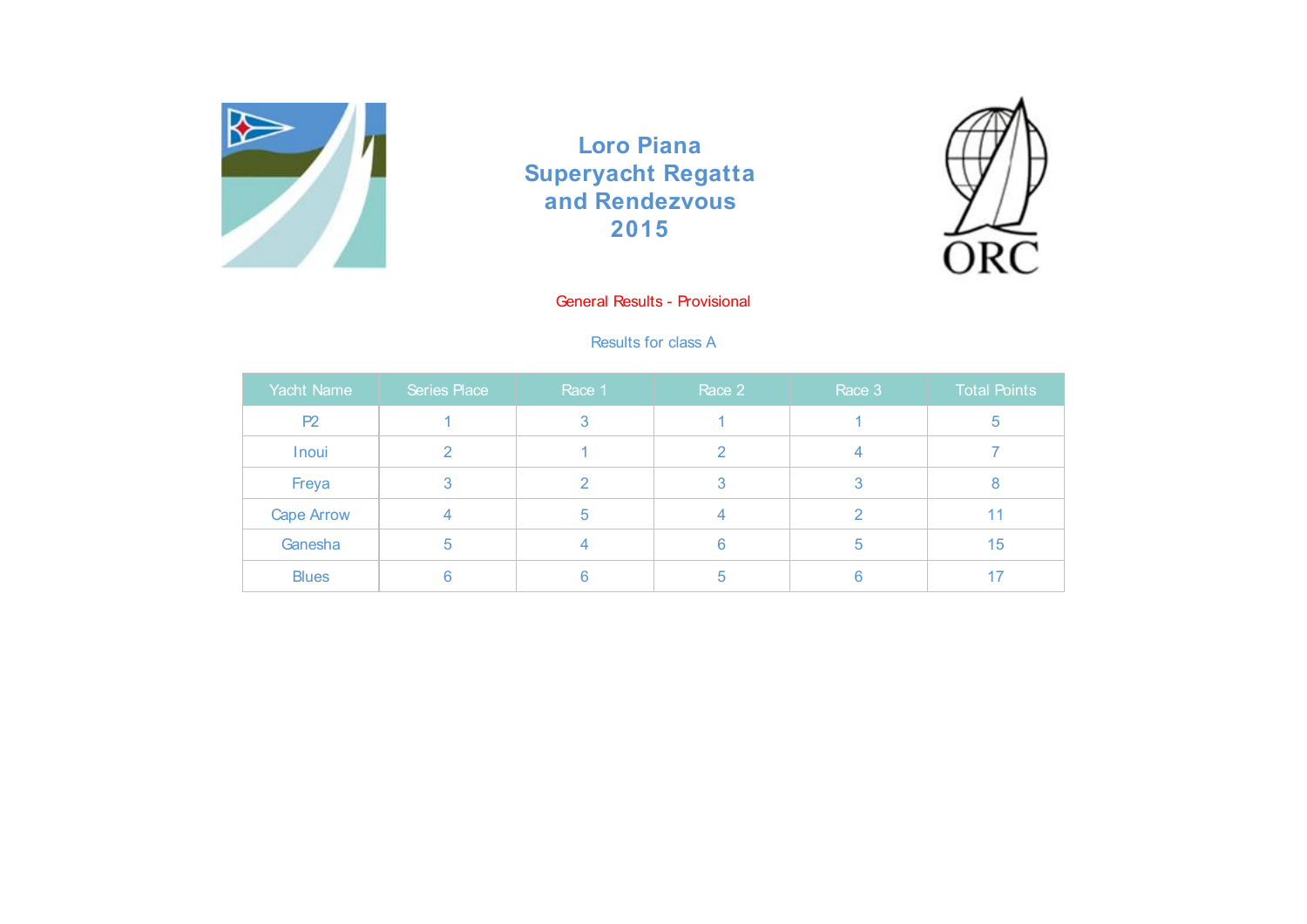



### Provisional Results - 3 - First Start: 14/03/2015 11:05:00

Results for class A - CLASS A

# Distance: 28,90 NM

| Position | Yacht Name        | Type           | <b>Finish Time</b> | <b>ToD</b> | <b>Start Time</b> | <b>Elapsed Time</b> | Points |
|----------|-------------------|----------------|--------------------|------------|-------------------|---------------------|--------|
|          | P2                | 38 m - Sloop   | 14:28:34           | 304.3      | 11:43:30          | 02:45:04            | 1,00   |
| 2        | <b>CAPE ARROW</b> | $30 m -$ Sloop | 14:29:08           | 327.6      | 11:32:00          | 02:57:08            | 2,00   |
| 3        | <b>FREYA</b>      | 28 m - Sloop   | 14:29:13           | 330.8      | 11:30:30          | 02:58:43            | 3,00   |
| 4        | <b>INOUI</b>      | $33 m - Sloop$ | 14:34:02           | 293.0      | 11:49:00          | 02:45:02            | 4,00   |
| 5        | <b>GANESHA</b>    | 46 m - Sloop   | 14:35:42           | 290.3      | 11:50:00          | 02:45:42            | 5,00   |
| 6        | <b>BLUES</b>      | 30 m - Sloop   | 14:44:55           | 328.7      | 11:31:30          | 03:13:25            | 6,00   |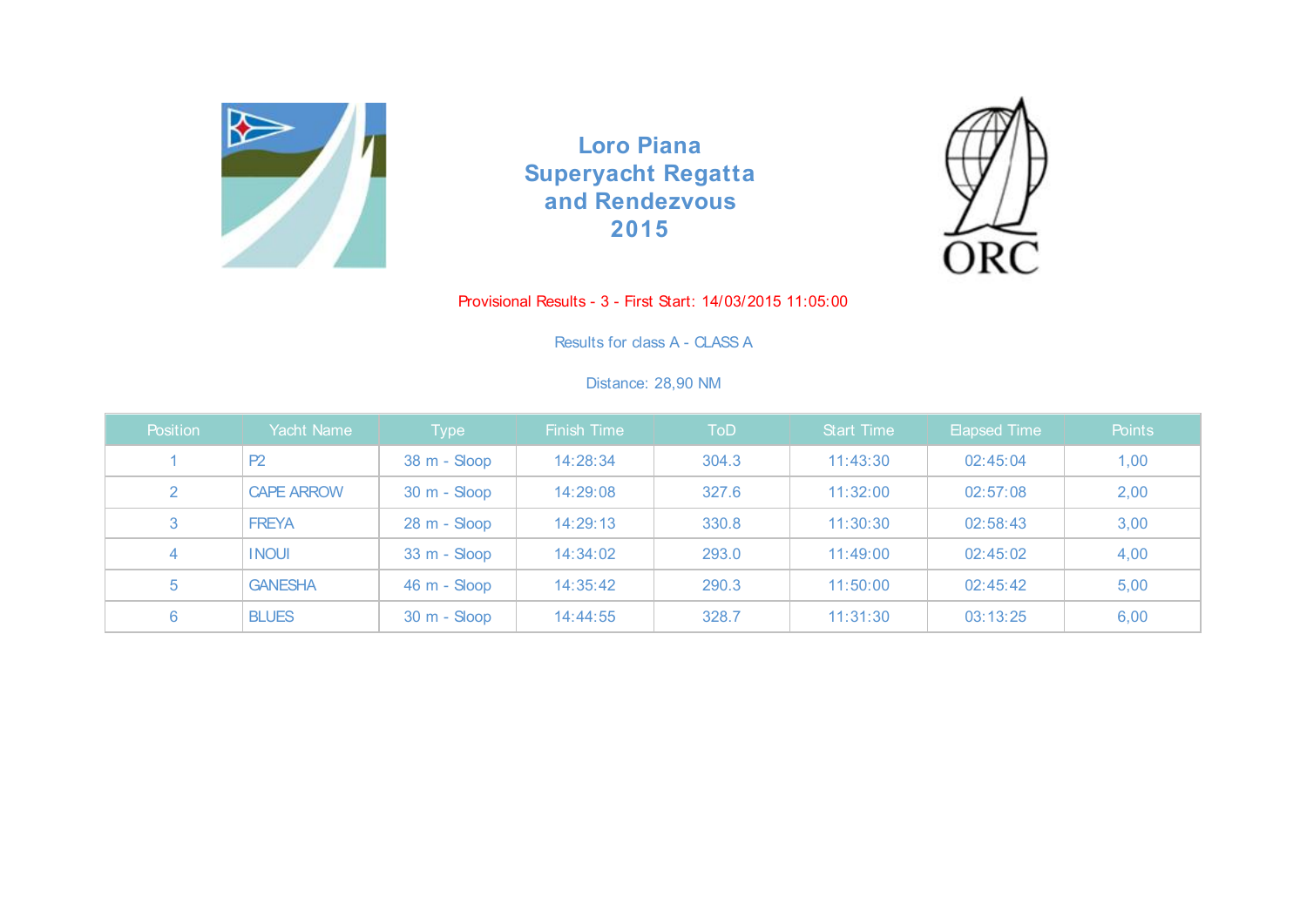



## Provisional Results - 2 - First Start: 13/03/2015 11:05:00

Results for class A - CLASS A

## Distance: 27,80 NM

| Position       | Yacht Name        | Type           | <b>Finish Time</b> | ToD   | <b>Start Time</b> | <b>Elapsed Time</b> | Points |
|----------------|-------------------|----------------|--------------------|-------|-------------------|---------------------|--------|
|                | P2                | 38 m - Sloop   | 14:00:52           | 334.2 | 11:40:30          | 02:20:22            | 1,00   |
| $\overline{2}$ | <b>INOUI</b>      | $33 m - Sloop$ | 14:01:32           | 324.7 | 11:45:00          | 02:16:32            | 2,00   |
| 3              | <b>FREYA</b>      | 28 m - Sloop   | 14:01:49           | 363.3 | 11:27:00          | 02:34:49            | 3,00   |
| 4              | <b>CAPE ARROW</b> | $30 m -$ Sloop | 14:02:33           | 362.7 | 11:27:30          | 02:35:03            | 4,00   |
| 5              | <b>BLUES</b>      | $30 m -$ Sloop | 14:06:20           | 364.4 | 11:26:30          | 02:39:50            | 5,00   |
| 6              | <b>GANESHA</b>    | 46 m - Sloop   | 14:06:47           | 324.6 | 11:45:30          | 02:21:17            | 6,00   |